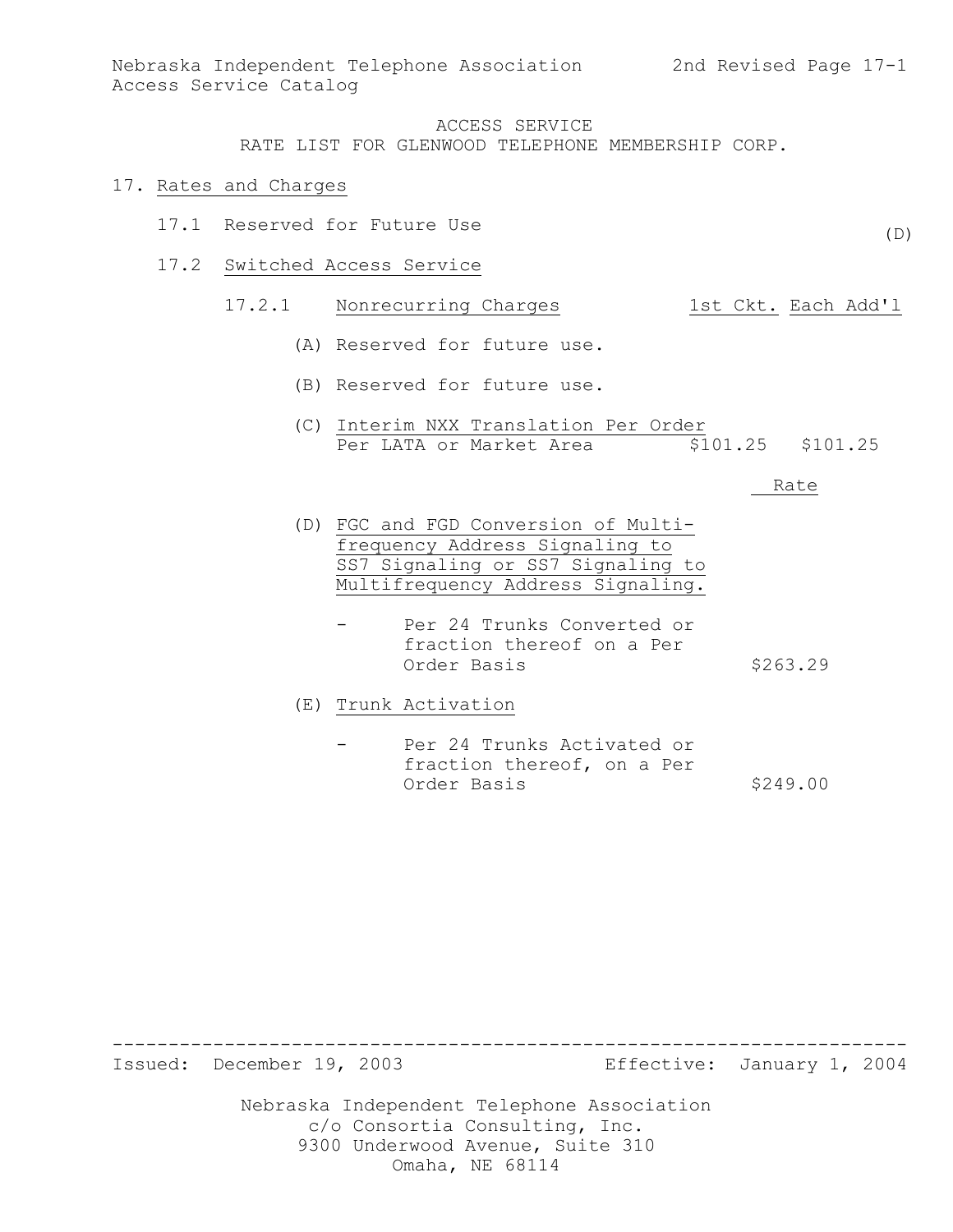## ACCESS SERVICE

RATE LIST FOR GLENWOOD TELEPHONE MEMBERSHIP CORP.

#### 17. Rates and Charges

| 17.2.2 Local Transport |  |                                   | Rate         |     |
|------------------------|--|-----------------------------------|--------------|-----|
|                        |  | Direct Trunked Transport          |              |     |
|                        |  | Direct Trunked Facility           |              |     |
|                        |  | Per Mile                          |              |     |
|                        |  | - Voice Grade                     | \$3.13       |     |
|                        |  | - High Capacity DS1               | 23.93        |     |
|                        |  | - High Capacity DS3               | 164.71       |     |
|                        |  | Direct Trunked Termination        |              |     |
|                        |  | Per Termination                   |              |     |
|                        |  | - Voice Grade                     | \$31.39      |     |
|                        |  | - High Capacity DS1               | 117.97       |     |
|                        |  | - High Capacity DS3               | 657.05       |     |
|                        |  | Multiplexing                      |              |     |
|                        |  | Per Arrangement                   |              |     |
|                        |  | DS3 to DS1                        | \$592.89     |     |
|                        |  | DS1 to Voice                      | 228.90       |     |
|                        |  | Tandem Switched Transport         |              |     |
|                        |  | Tandem Switched Facility          |              |     |
|                        |  | Per Access Min.                   |              |     |
|                        |  | Per mile                          | (See Note 1) | (R) |
|                        |  | Tandem Switched Termination       |              |     |
|                        |  | Per Access Minute Per             |              |     |
|                        |  | Termination                       | (See Note 1) | (R) |
|                        |  | Tandem Switching                  |              |     |
|                        |  | Per Access Minute                 |              |     |
|                        |  | Per Tandem                        | (See Note 1) | (R) |
|                        |  | Network Blocking Per Blocked Call |              |     |
|                        |  | Applies to FGD only               | \$0.0        | (R) |

## **NOTE 1: Rate mirrors NECA Tariff FCC No. 5 for TSF and TST.**

----------------------------------------------------------------------- Issued: May 9, 2013 **Example 2013** Effective: July 2, 2013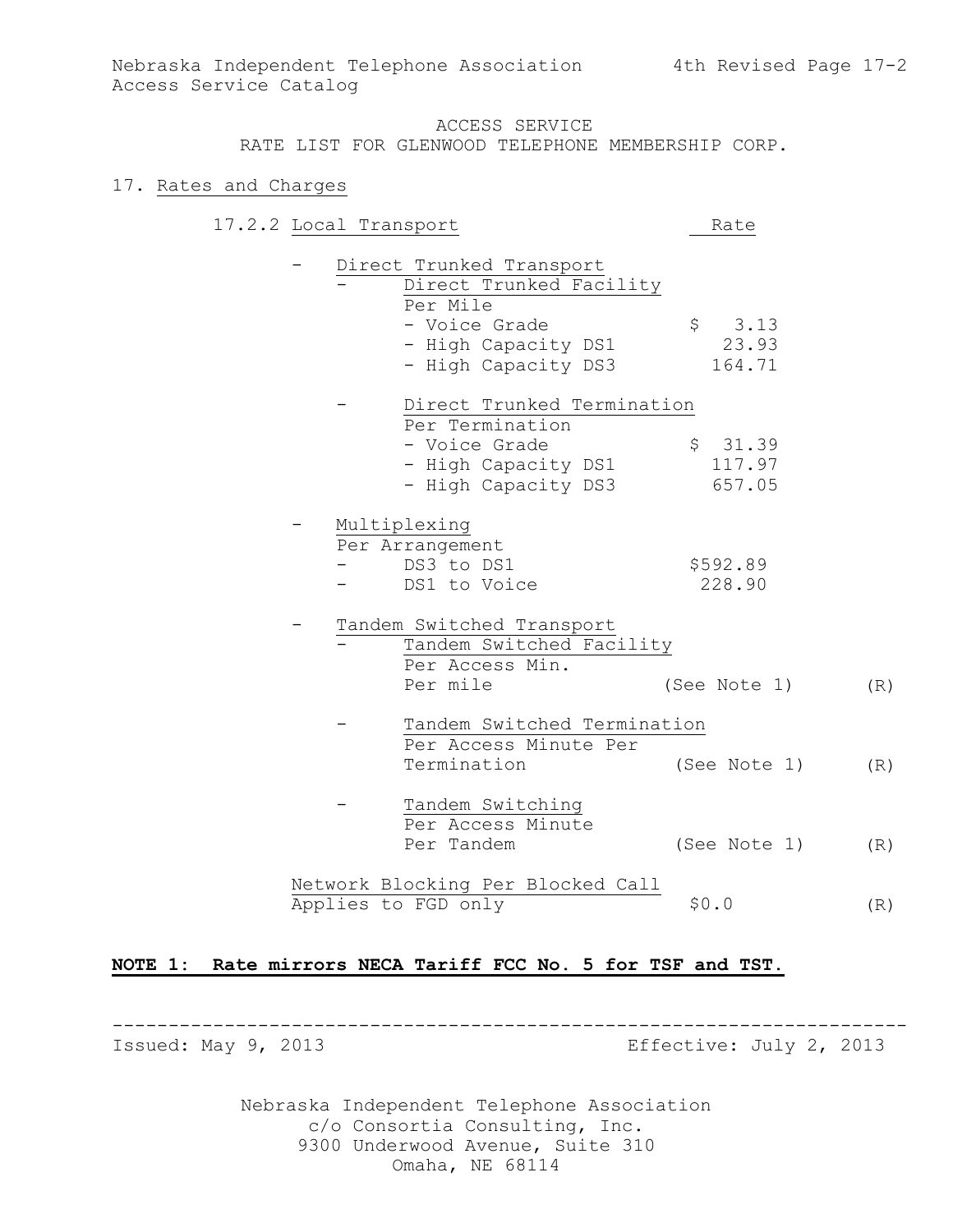## ACCESS SERVICE

RATE LIST FOR GLENWOOD TELEPHONE MEMBERSHIP CORP.

- 17. Rates and Charges (Cont'd.)
	- 17.2 Switched Access Service (Cont'd.)
		- 17.2.2 Local Transport (Cont'd.)
			- (A) Common Channel Signaling Network Connection\*

|     | (1) | Rate<br>Signaling Network Access Link            |          |  |
|-----|-----|--------------------------------------------------|----------|--|
|     |     | - Signaling Mileage<br>Facility Per Mile         | \$1.62   |  |
|     |     | Signaling Mileage Termination<br>per Termination | \$12.39  |  |
|     |     |                                                  | $NRC**$  |  |
|     | (2) | STP Port<br>- per Port                           | \$731.00 |  |
| (B) |     | 800 Data Base Access Service Queries             |          |  |

Per Query

- Basic \$0.006000 - Vertical Feature \$0.006750

\*Available where technically feasible, as designated in NECA Tariff F.C.C. No. 4, Wire Center Information.

\*\*NRC is an abbreviation for nonrecurring charge.

Issued: August 20, 1999 Effective: September 1, 1999

Nebraska Independent Telephone Association c/o Consortia Consulting, Inc. 9300 Underwood Avenue, Suite 310 Omaha, NE 68114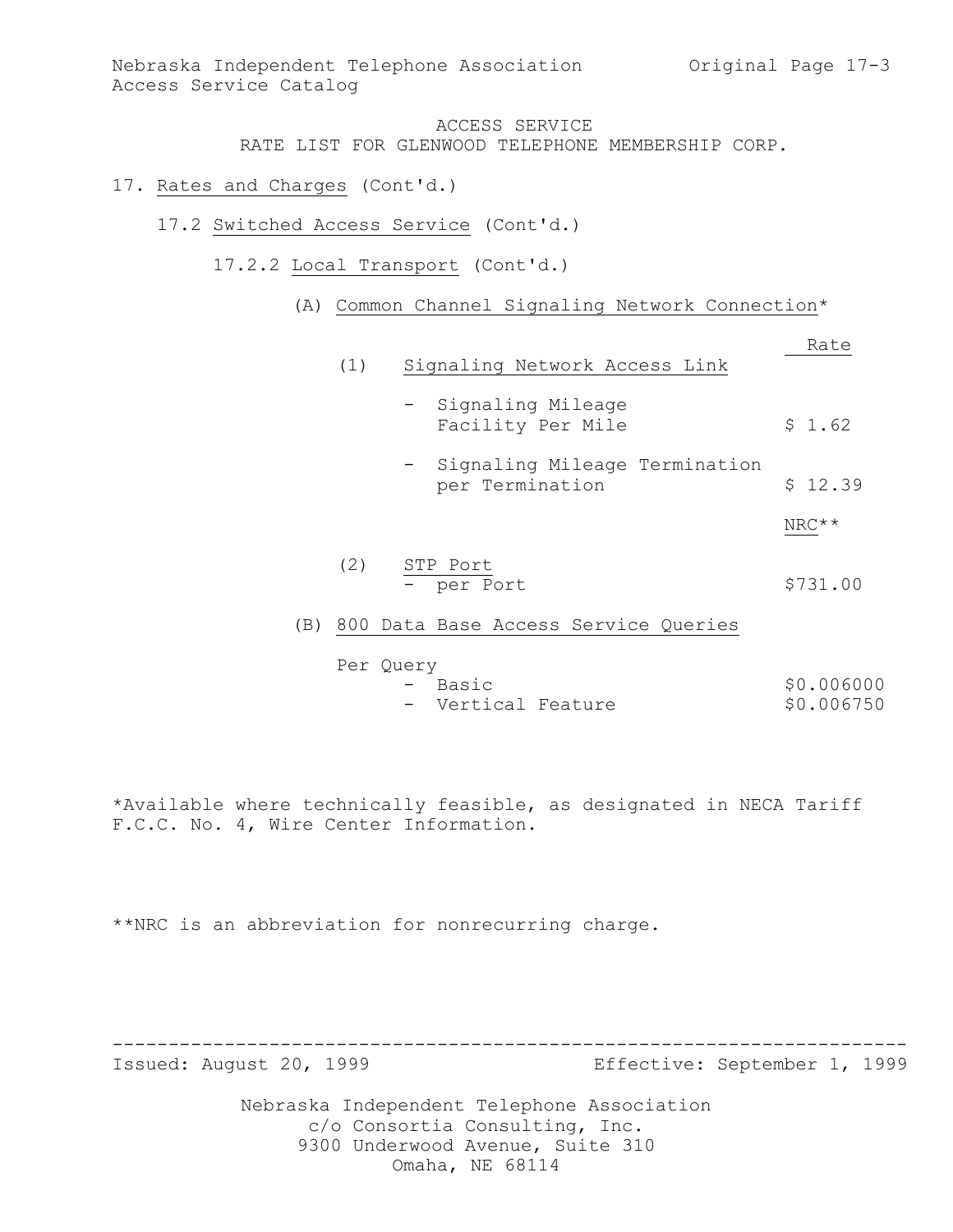#### 17. Rates and Charges (Cont'd.)

- 17.2 Switched Access Service (Cont'd.)
	- 17.2.3 End Office

| (A) Local Switching                                                                                | Rate               |  |  |
|----------------------------------------------------------------------------------------------------|--------------------|--|--|
| Per Access Minute                                                                                  | (See Note 1) (I)   |  |  |
| (B) Information Surcharge                                                                          |                    |  |  |
| -Per 100 Access Minutes                                                                            | (See Note $1)$ (I) |  |  |
| 17.2.4 Reserved for future use.                                                                    |                    |  |  |
| 17.2.5 Directory Assistance Service                                                                | Rate               |  |  |
| (A) Directory Assistance Service                                                                   |                    |  |  |
| A Directory Assistance Service<br>Charge applies for each call to<br>Directory Assistance Service. | \$1.01             |  |  |

(B) Reserved for future use.

## **NOTE 1: Rate mirrors NECA Tariff FCC No. 5 for Local Switching and Information Surcharge.**

Issued: May 9, 2013 Effective: July 2, 2013

Nebraska Independent Telephone Association c/o Consortia Consulting, Inc. 9300 Underwood Avenue, Suite 310 Omaha, NE 68114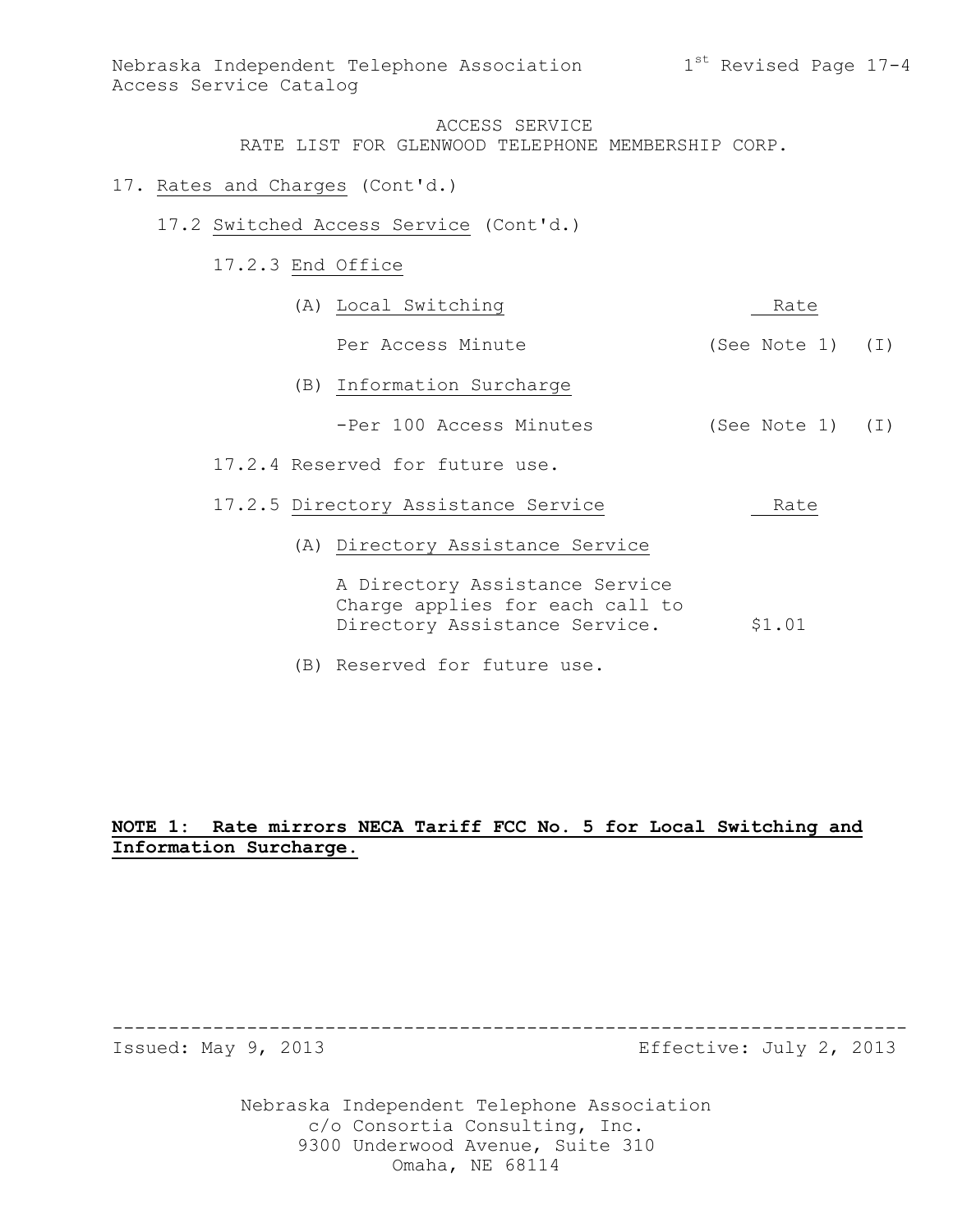## 17. Rates and Charges (Cont'd.)

#### 17.2 Switched Access Service (Cont'd.)

- 17.2.5 Directory Assistance Service (Cont'd.)
	- (C) Credit Allowance for Uncompleted Rate DA Calls

In addition to the credit allowance for Directory Assistance Service Call as set forth in 9.4.8(A) of NECA TARIFF F.C.C. NO. 5, there is also a credit allowance for the Switched Access Service portion in the originating LATA of such DA call. The credit will be as set forth following:

- (1) Reserved for future use.
- (2) Credit per call when FGA or FGB Switched Access Service is billed using per minute rates \$0.0659
- (3) Credit per call when FGC or FGD Switched Access Service is billed using per minute  $$0.0659$ rates

17.2.7 Reserved for future use.

Issued: August 20, 1999 Effective: September 1, 1999

Nebraska Independent Telephone Association c/o Consortia Consulting, Inc. 9300 Underwood Avenue, Suite 310 Omaha, NE 68114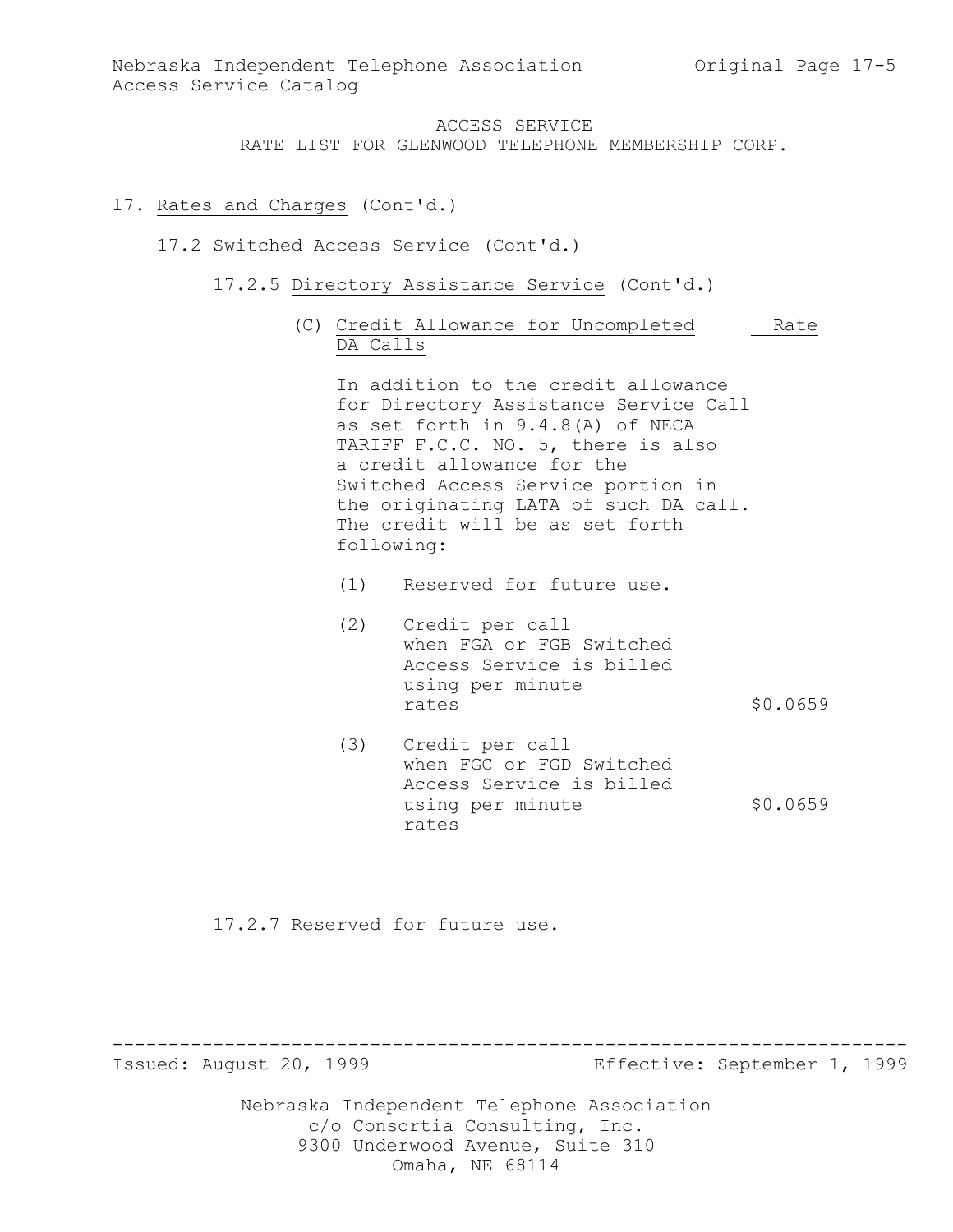#### 17. Rates and Charges (Cont'd.)

17.3 Special Access Service

Monthly

- Rate 17.3.1 Surcharge for Special Access Service Per Voice Grade Equivalent \$25.00
- 17.3.2 Reserved for future use.

17.3.3 Reserved for future use.

17.3.4 Voice Grade Service

Nebraska Independent Telephone Association c/o Consortia Consulting, Inc. 9300 Underwood Avenue, Suite 310 Omaha, NE 68114 Regulations for Voice Grade Service are set forth in NECA TARIFF F.C.C. NO. 5, Section 7.6. NRC\* Monthly 1st Each Add'l. (A) Channel Termination Rate Ckt. Ckt. Per Termination -Two-wire \$22.12 \$82.40 \$82.40 -Four-wire \$35.39 \$82.40 \$82.40 (B) Channel Mileage Monthly Rate (1) Channel Mileage Facility Per Mile  $$3.09$  (2) Channel Mileage Termination Per Termination \$26.61 (C) Optional Features and Functions (1) Bridging (a) Voice Bridging Per Port  $-Two-Wire$   $$4.03$  $-Four-Wire$   $$4.03$  (b) Data Bridging Per Port  $\frac{1}{-Two-Wire}$  \$ 4.03 -Four-Wire  $\qquad \qquad$  \$ 4.03 \*NRC is an abbreviation for nonrecurring charge ----------------------------------------------------------------------- Issued: August 20, 1999 Effective: September 1, 1999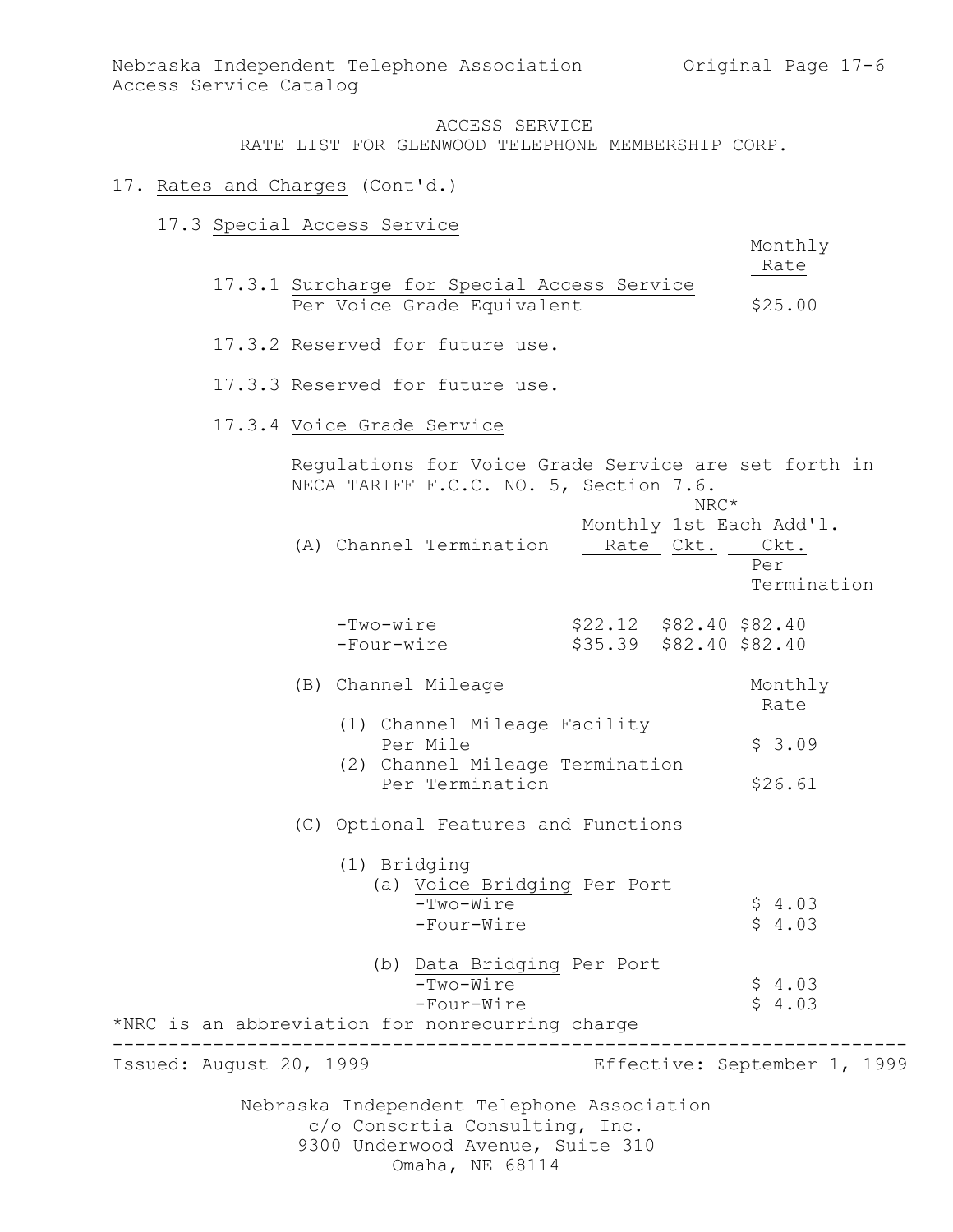- 17. Rates and Charges (Cont'd.)
	- 17.3 Special Access Service (Cont'd.)
		- 17.3.4 Voice Grade Service (Cont'd.)
			- (1) Bridging (Cont'd.)
				- (C) Optional Features and Functions (Cont'd.)

|                                                                                                     | Monthly<br>Rate |
|-----------------------------------------------------------------------------------------------------|-----------------|
| (c) Reserved for future use.                                                                        |                 |
| (d) Reserved for future use.                                                                        |                 |
| (e) Telemetry and Alarm Bridging<br>Active Bridging Channel<br>Connections<br>Per Channel Connected |                 |
| -Split Band                                                                                         | \$8.49          |
| -Summation                                                                                          | \$1.45          |
| Passive Bridging Channel<br>Connections<br>Per Channel Connected                                    | \$0.21          |

Issued: August 20, 1999 Effective: September 1, 1999

Nebraska Independent Telephone Association c/o Consortia Consulting, Inc. 9300 Underwood Avenue, Suite 310 Omaha, NE 68114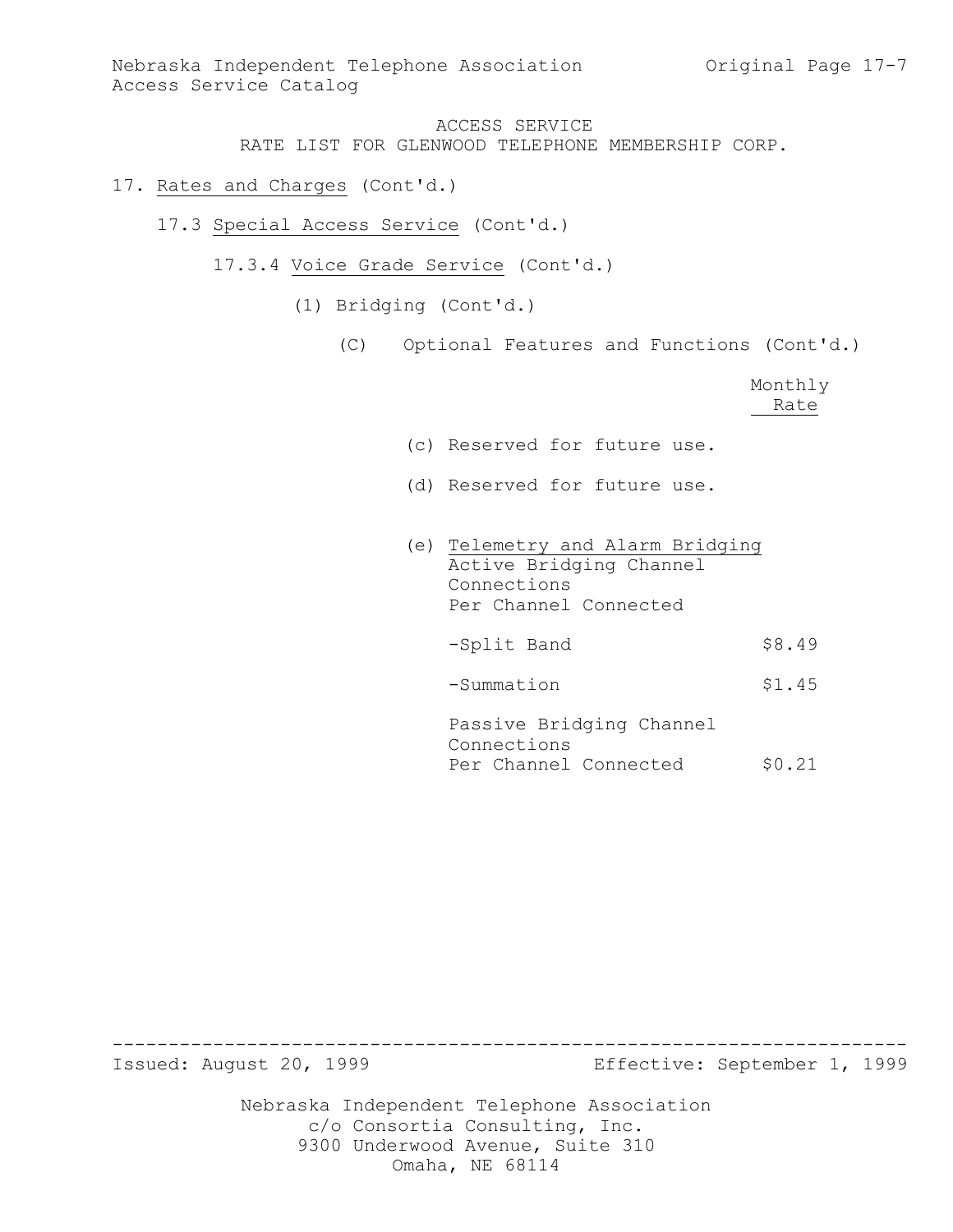Monthly

## ACCESS SERVICE RATE LIST FOR GLENWOOD TELEPHONE MEMBERSHIP CORP.

### 17. Rates and Charges (Cont'd.)

- 17.3 Special Access Service (Cont'd.)
	- 17.3.4 Voice Grade Service (Cont'd.)
		- Rate NRC\* (C) Optional Features and Functions (Cont'd.)
			- (2) Conditioning Per Termination
				- $-$  C-Type  $$6.01$
				- Data Capability \$1.34 \$247.03
			- (3) Improved Return Loss for Transmission Per Termination
				- Two-Wire  $$1.78$ - Four-Wire  $$1.78$
			- (4) Customer Specified Receive Level Per Two-Wire Termination \$0.00
			- (5) Reserved for future use.
			- (6) Signaling Capability Per Termination 513.87

\*NRC is an abbreviation for Nonrecurring Charge.

----------------------------------------------------------------------- Issued: August 20, 1999 Effective: September 1, 1999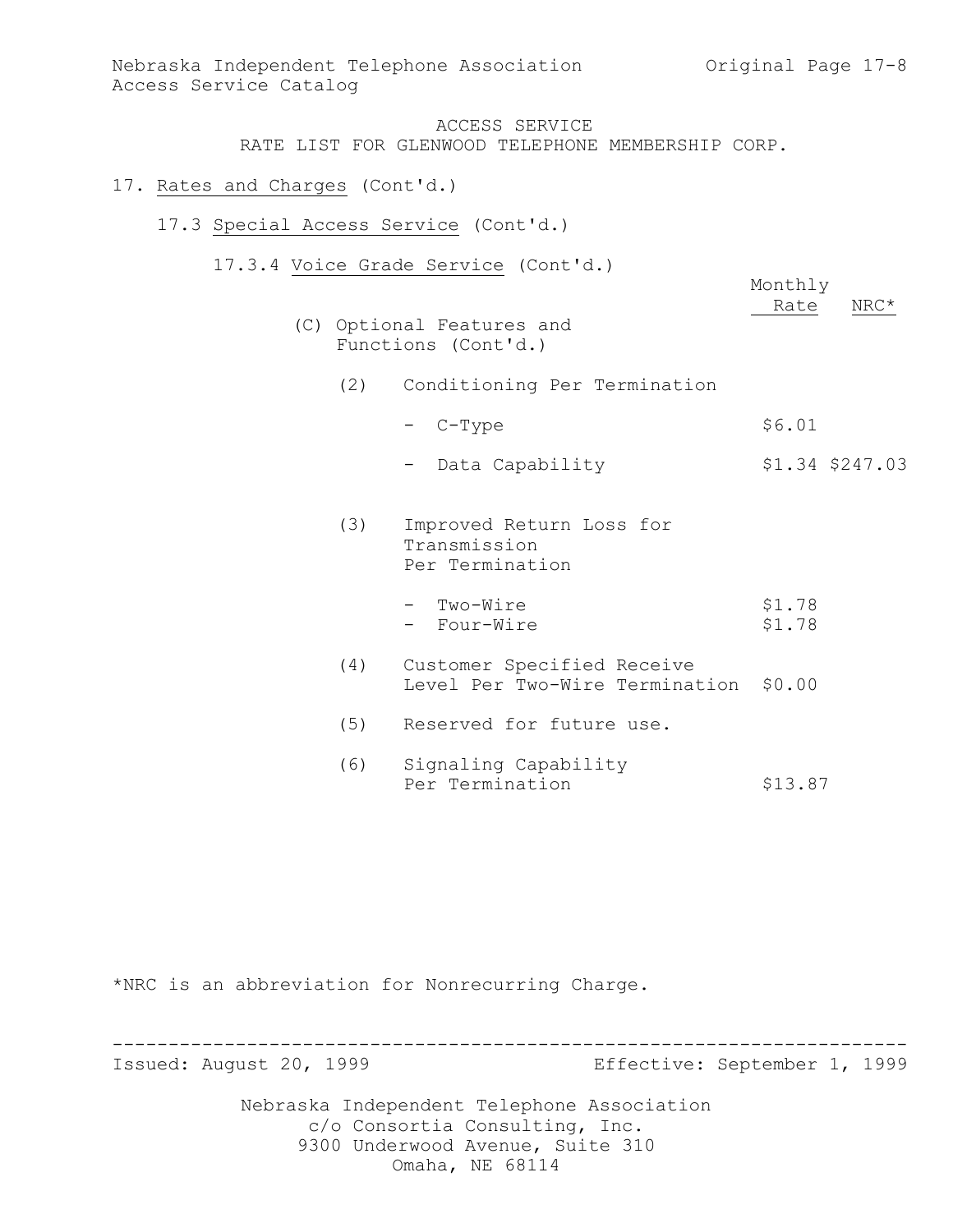- 17. Rates and Charges (Cont'd.)
	- 17.3 Special Access Service (Cont'd.)
		- 17.3.4 Voice Grade Service (Cont'd.)

Monthly Rate

- (C) Optional Features and Functions (Cont'd.)
	- (7) Selective Signaling Arrangement Per Arrangement \$14.83
	- (8) Transfer Arrangement (key activated or dial-up\*)
		- Per four port arrangement including control channel termination\*\* <br>\$ 3.17
		- Per five port arrangement including control channel termination\*\* <br>\$ 7.23
	- (9) Public Packet Switching Network (PPSN) Interface Arrangement Per Arrangement ICB

NOTE: ICB rates and charges shall be filed in 17.3.9.

\*The dial-up option requires the customer to purchase the Controller Arrangement, which is described in NECA TARIFF F.C.C. NO. 5, Section 13.3.4.

\*\*An additional Channel Termination charge will apply whenever a spare channel is configured as a leg to the customer designated premises. Additional channel mileage charges will also apply when the transfer arrangement is not located in the customer designated premises serving wire center.

-----------------------------------------------------------------------

Issued: August 20, 1999 Effective: September 1, 1999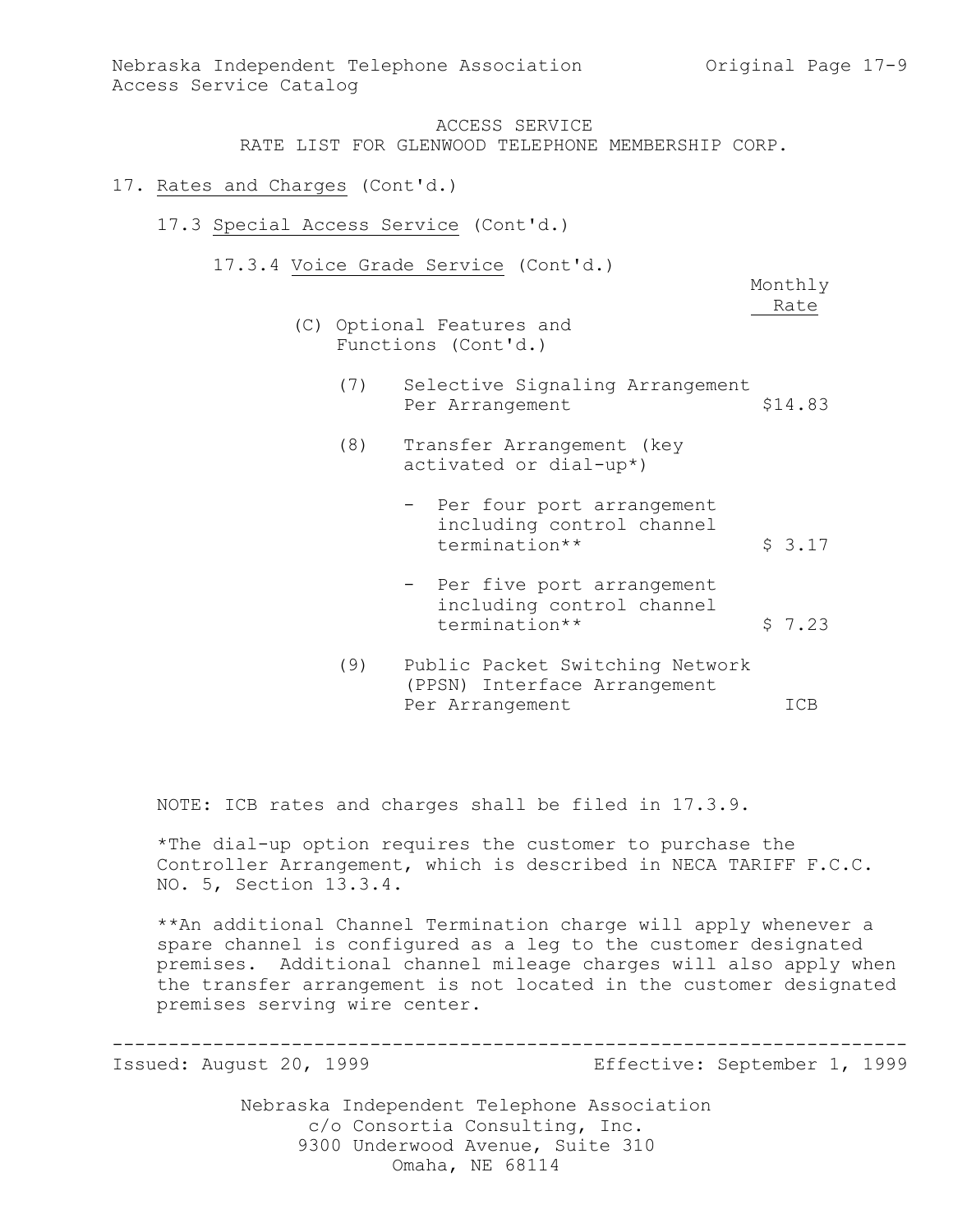## 17. Rates and Charges (Cont'd.)

- 17.3 Special Access Service (Cont'd.)
	- 17.3.5 Reserved for future use.
	- 17.3.6 Reserved for future use.

Issued: August 20, 1999 Effective: September 1, 1999

Nebraska Independent Telephone Association c/o Consortia Consulting, Inc. 9300 Underwood Avenue, Suite 310 Omaha, NE 68114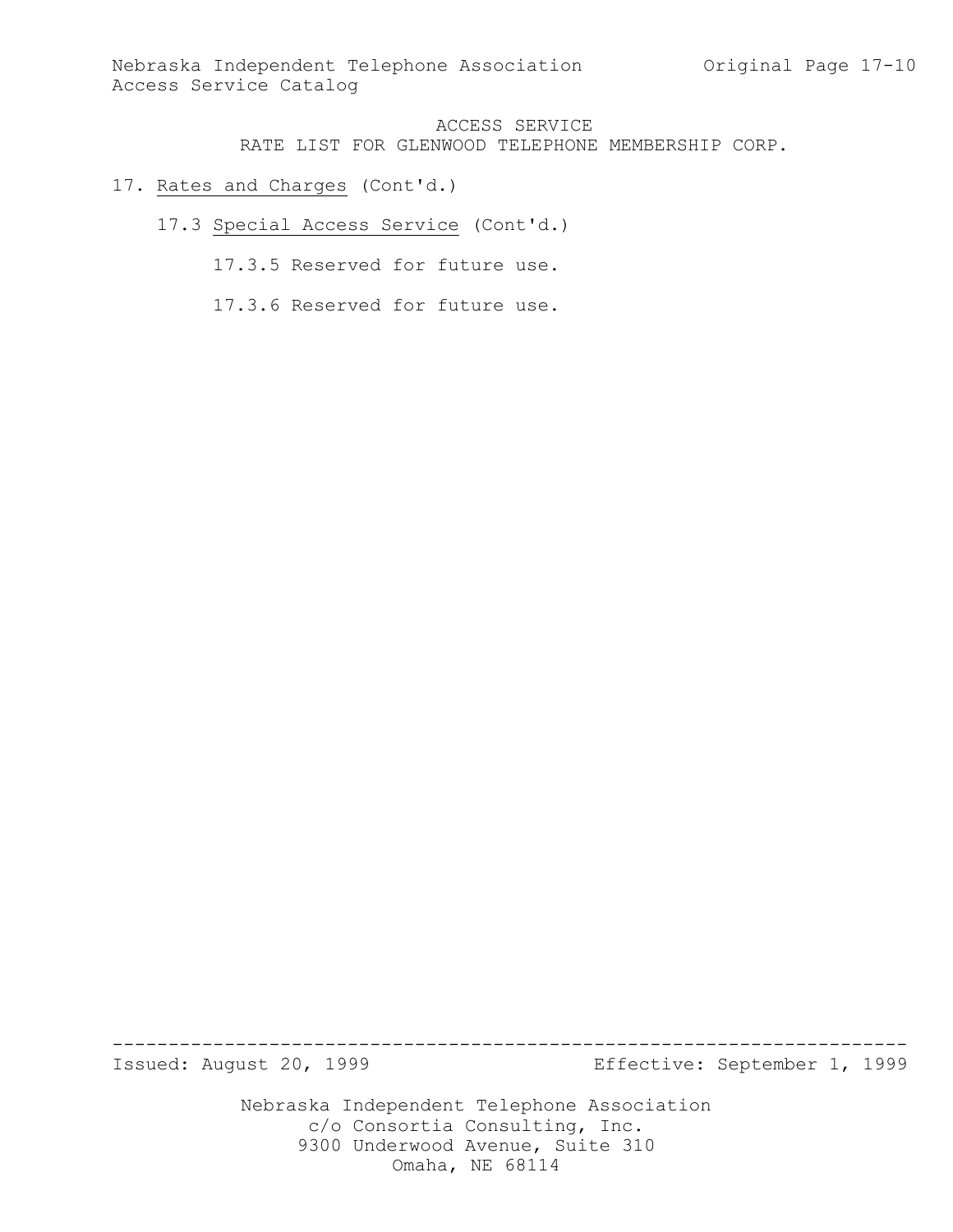## 17. Rates and Charges (Cont'd.)

- 17.3 Special Access Service (Cont'd.)
	- 17.3.7 Digital Data Service

Regulations concerning Digital Data Service are set forth in NECA TARIFF F.C.C. NO. 5, Section 7.9.

|                         |                                                                                                                  |           |                                                                                        | Monthly Nonrecurring Charges<br>Rate 1st Ckt. Each Add'l |
|-------------------------|------------------------------------------------------------------------------------------------------------------|-----------|----------------------------------------------------------------------------------------|----------------------------------------------------------|
|                         | (A) Channel Termination<br>Per Termination<br>$-2.4$ kbps<br>- 4.8 kbps<br>- 9.6 kbps<br>- 56.0 kbps             | \$51.00   | \$210.00 \$210.00<br>51.00 210.00 210.00<br>51.00 210.00 210.00<br>51.00 210.00 210.00 |                                                          |
|                         | - 64.0 kbps                                                                                                      |           | 51.00 210.00                                                                           | 210.00                                                   |
|                         | (B) Channel Mileage                                                                                              |           |                                                                                        |                                                          |
|                         | (1) Channel Mileage Facility<br>Per Mile                                                                         |           |                                                                                        |                                                          |
|                         | $-2.4$ kbps $$1.53$<br>- 4.8 kbps 1.53<br>- 9.6 kbps 1.53<br>- 56.0 kbps 1.53<br>- 64.0 kbps 1.53                |           |                                                                                        |                                                          |
|                         | (2) Channel Mileage Termination<br>Per Termination                                                               |           |                                                                                        |                                                          |
|                         | $-2.4$ kbps $$11.75$<br>$-4.8$ kbps $11.75$<br>- 9.6 kbps 11.75<br>- 56.0 kbps 11.75<br>- 64.0 kbps 11.75        |           |                                                                                        |                                                          |
|                         | (C) Optional Features and Functions Rate                                                                         |           | Monthly                                                                                |                                                          |
|                         | (1) Bridging Per Port \$26.00                                                                                    | _________ |                                                                                        |                                                          |
| Issued: August 20, 1999 |                                                                                                                  |           |                                                                                        | Effective: September 1, 1999                             |
|                         | Nebraska Independent Telephone Association<br>c/o Consortia Consulting, Inc.<br>9300 Underwood Avenue, Suite 310 |           |                                                                                        |                                                          |

Omaha, NE 68114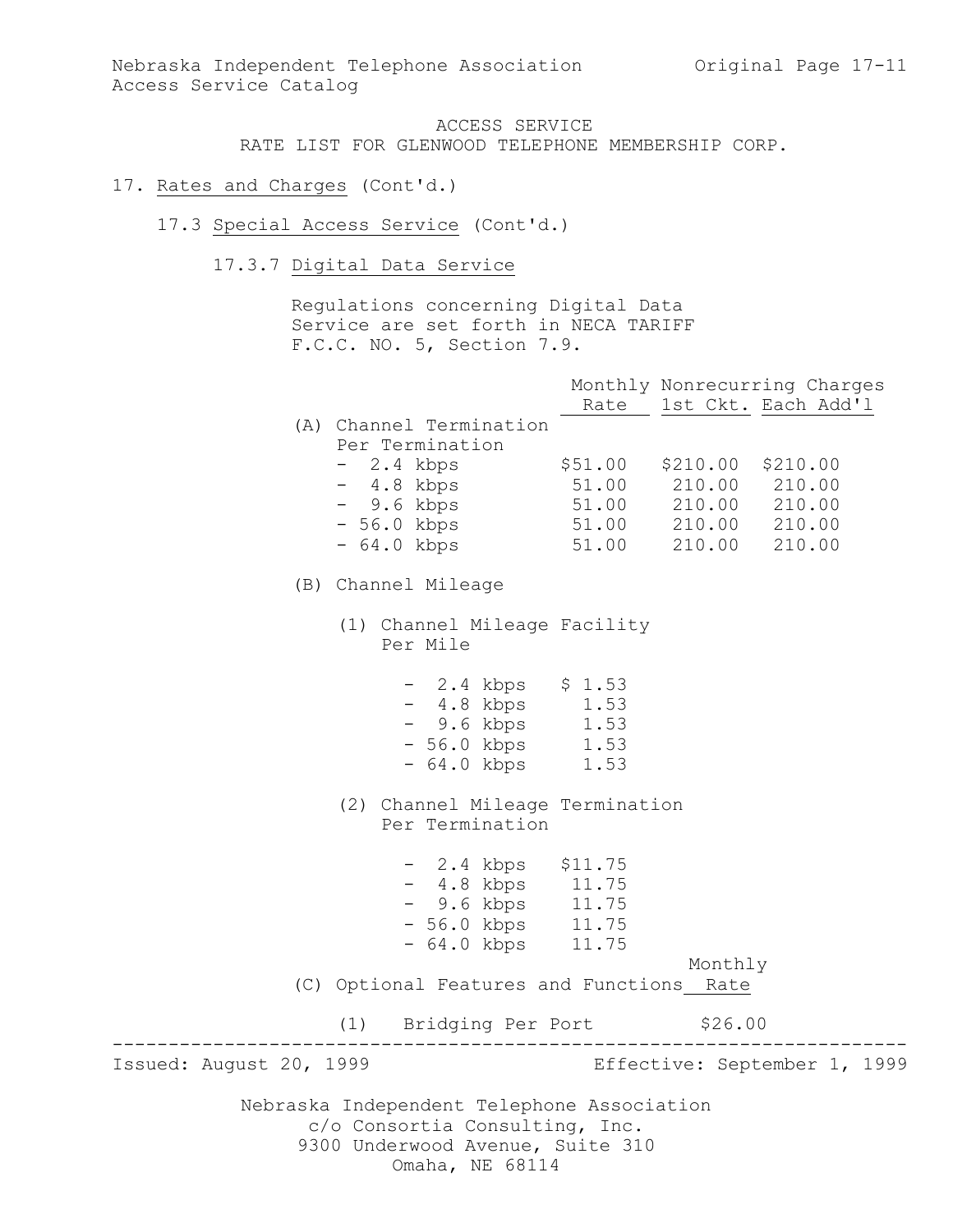Nebraska Independent Telephone Association (Original Page 17-12) Access Service Catalog

## ACCESS SERVICE

RATE LIST FOR GLENWOOD TELEPHONE MEMBERSHIP CORP.

- 17. Rates and Charges (Cont'd.)
	- 17.3 Special Access Service (Cont'd.)
		- 17.3.7 Digital Data Service (Cont'd.)
			- Monthly (C) Optional Features and Functions Rate (Cont'd.)
				- (2) Loop Transfer Arrangement Per Four Key Arrangement\* N/A
				- (3) Public Packet Switching Network Interface Arrangement
					- Per 9.6 kbps arrangement ICB - Per 56.0 kbps arrangement ICB

| (D) Term Discounts |           |                             | Percentage |
|--------------------|-----------|-----------------------------|------------|
|                    |           | 56.0 and 64.0 Kbps Services |            |
|                    | 36 months |                             | 10%        |
|                    | 60 months |                             | 20%        |

\* An additional Channel Termination charge will apply whenever a spare channel is configured as a leg to the customer designated premises. Additional Channel Mileage charges will also apply when the transfer arrangement is not located in the customer designated premises serving wire center.

ICB rates and charges are filed in 17.3.9 following.

Issued: August 20, 1999 Effective: September 1, 1999

Nebraska Independent Telephone Association c/o Consortia Consulting, Inc. 9300 Underwood Avenue, Suite 310 Omaha, NE 68114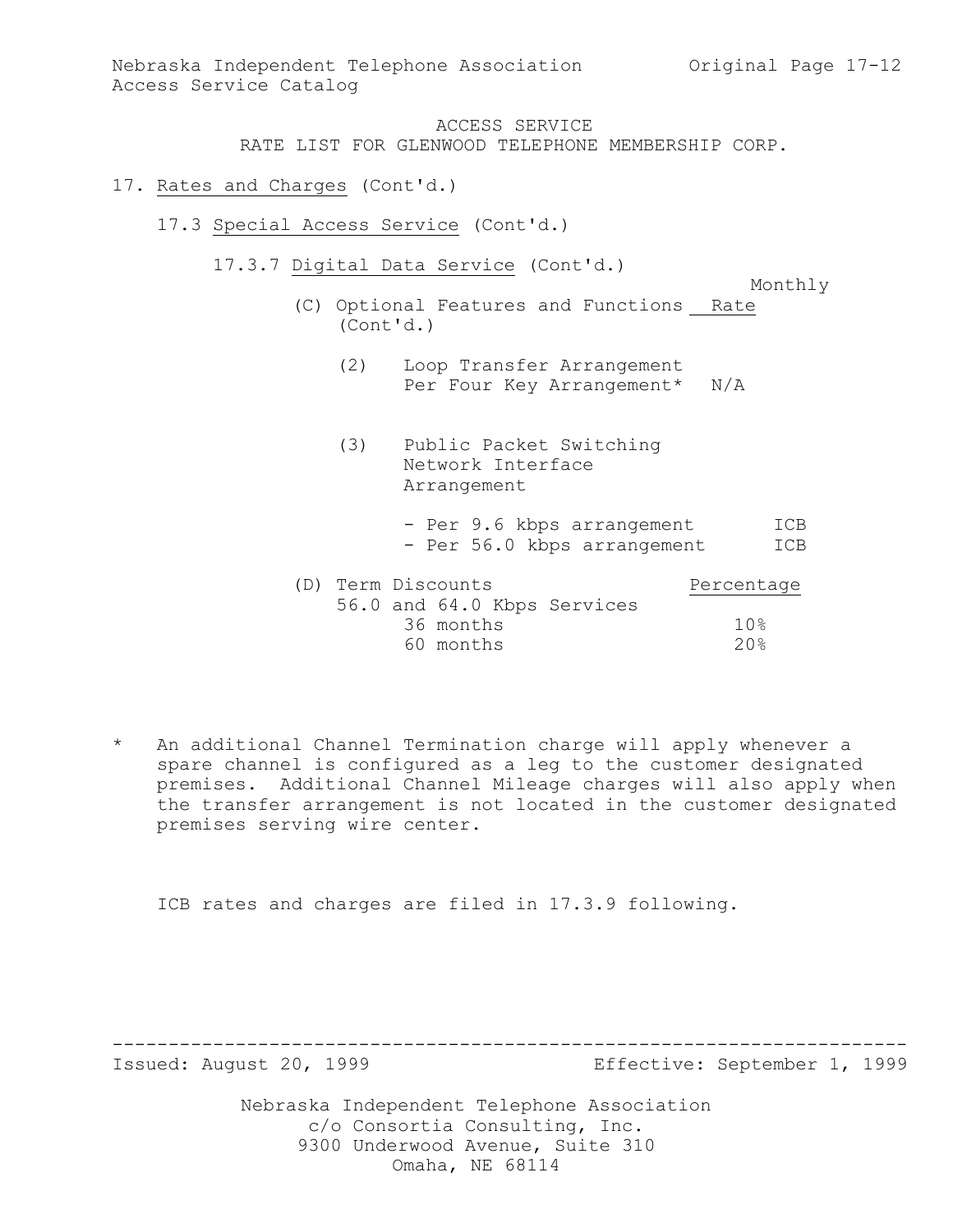#### 17. Rates and Charges (Cont'd.)

- 17.3 Special Access Service (Cont'd.)
	- 17.3.8 High Capacity Service

Nebraska Independent Telephone Association c/o Consortia Consulting, Inc. 9300 Underwood Avenue, Suite 310 Omaha, NE 68114 Regulations concerning High Capacity Service are set forth in 7.10 of NECA TARIFF F.C.C. NO. 5. Monthly Nonrecurring Charges Rate 1st Ckt. Each Add'l (A) Channel Termination Per Termination - DS1 1.544 Mbps \$180.12 \$866.05 \$866.05 - DS1C 3.152 Mbps ICB ICB ICB - DS2 6.312 Mbps ICB ICB ICB - Capacity of 1 DS3 44.736 Mbps Interface Per DS3 Channel Installed \$1434.00 \$420.22 \$420.22 - Capacity of 3 DS3 44.736 Mbps Interface Per DS3 Channel Interface \$1935.00 \$420.22 \$420.22 -Per DS3 189.00 - Capacity of 6 DS3 44.736 Mbps Interface Per DS3 Channel Interface \$3315.00 \$420.22 \$420.22 -Per DS3 143.00 - Capacity of 12 DS3 44.736 Mbps Interface Per DS3 Channel Interface \$4597.00 \$420.22 \$420.22 -Per DS3 143.00 - DS4 274.176 Mbps ICB ICB ICB ICB rates and charges are filed in 17.3.9 following. ----------------------------------------------------------------------- Issued: August 20, 1999 Effective: September 1, 1999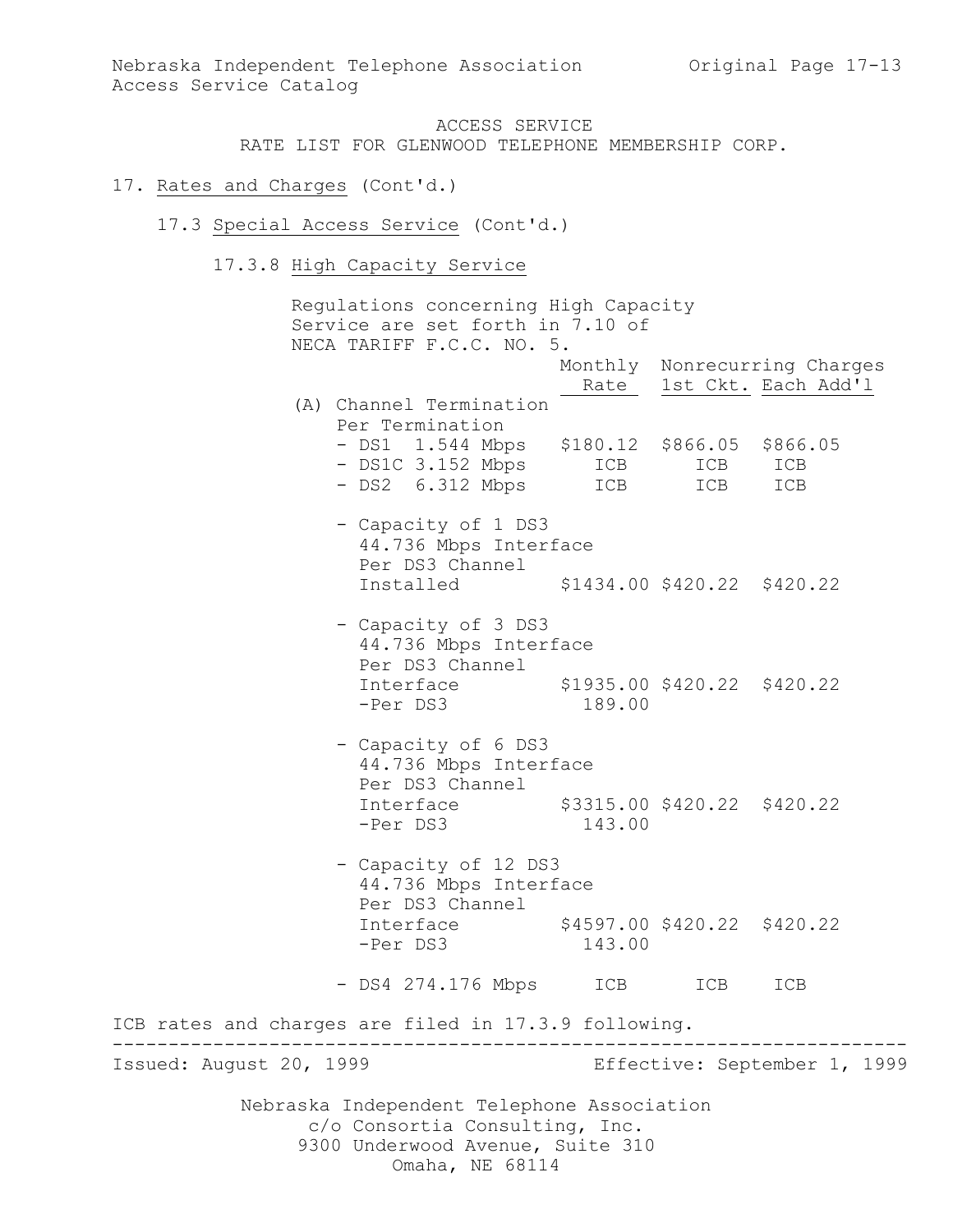Nebraska Independent Telephone Association Original Page 17-14 Access Service Catalog

## ACCESS SERVICE

RATE LIST FOR GLENWOOD TELEPHONE MEMBERSHIP CORP.

- 17. Rates and Charges (Cont'd.)
	- 17.3 Special Access Service (Cont'd.)
		- 17.3.8 High Capacity Service (Cont'd.)
			- (B) Channel Mileage Monthly (1) Channel Mileage Facility Rate Per Mile

| $-1.544$ Mbps   | \$32.71    |
|-----------------|------------|
| $-3.152$ Mbps   | ICB        |
| $-6.312$ Mbps   | ICB        |
| $-44.736$ Mbps  | \$120.00   |
| $-274.176$ Mbps | <b>TCB</b> |

(2) Channel Mileage Termination Per Termination

| $-1.544$ Mbps   | \$149.90   |
|-----------------|------------|
| $-3.152$ Mbps   | ICB        |
| $-6.312$ Mbps   | ICB        |
| $-44.736$ Mbps  | \$524.00   |
| $-274.176$ Mbps | <b>TCB</b> |

(C) Term Discounts Percentage DS1 and DS3 Services 36 months 10% 60 months 20%

(D) Optional Features and Functions Monthly Rate

(1) Multiplexing, per arrangement

| DS4 to DS1     | ICB      |
|----------------|----------|
| DS3 to DS1     | \$291.00 |
| DS2 to DS1     | TCB      |
| DS1C to DS1    | TCB      |
| DS1 to Voice** | \$350.00 |

\*\* A channel of this DS1 to the Hub can be used for Digital Data Service. -----------------------------------------------------------------------

Issued: August 20, 1999 Effective: September 1, 1999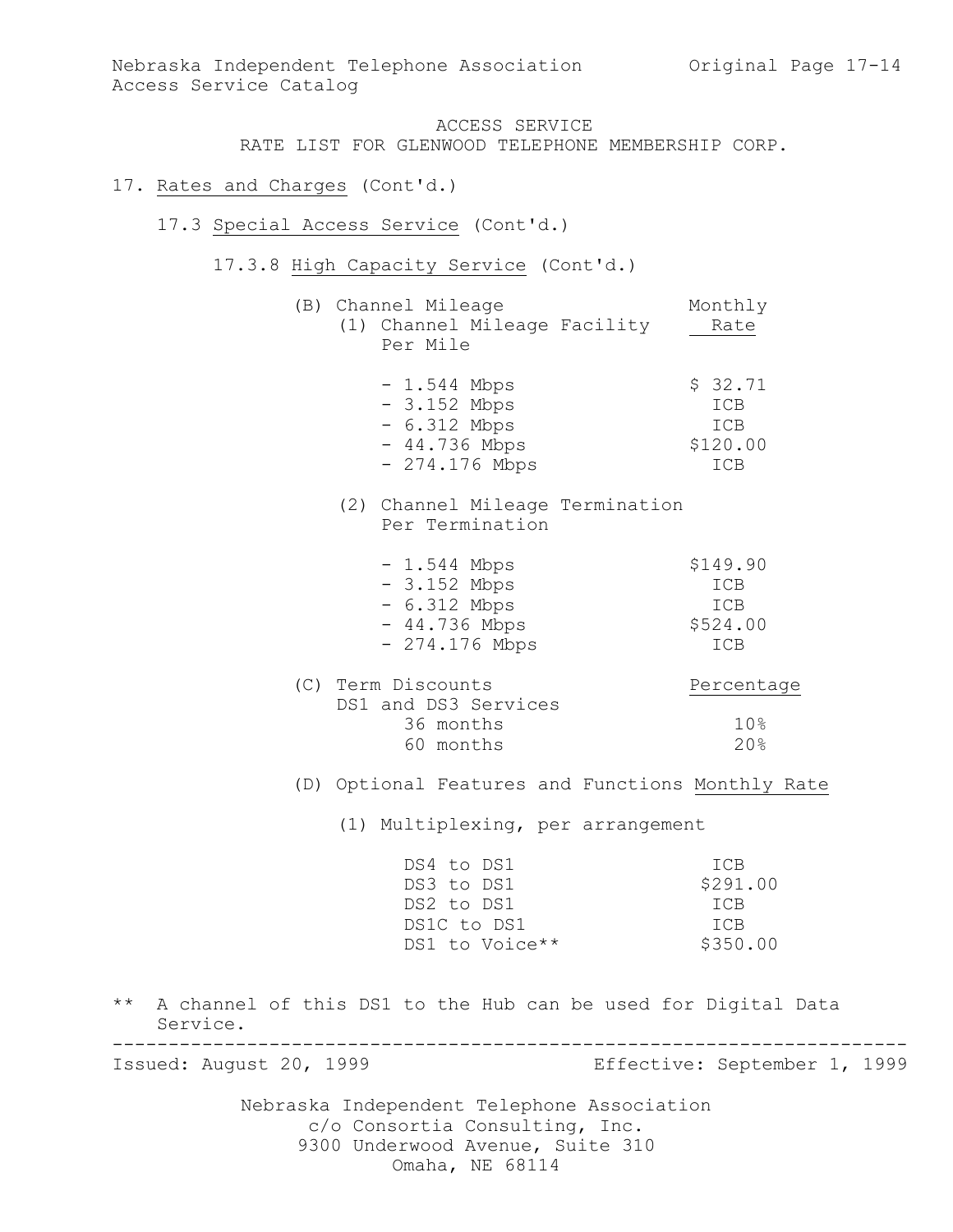## ACCESS SERVICE

RATE LIST FOR GLENWOOD TELEPHONE MEMBERSHIP CORP.

- 17. Rates and Charges (Cont'd.)
	- 17.3 Special Access Service (Cont'd.)
		- 17.3.8 High Capacity Service (Cont'd.)
			- (D) Optional Features and Functions Monthly (Cont'd.) Rate NRC
				- (1) Multiplexing, per arrangement (Cont'd.)

DS1 to DS0 \$350.00 DS0 to Subrates -Up to 20 2.4 kbps services -Up to 10 4.8 kbps services -Up to 5 9.6 kbps services

- (2) Automatic Loop Transfer Per Arrangement\* \$330.00
- (3) Transfer Arrangement (key activated or dial-up\*\*) Per four port arrangement including control channel termination\*\*\* N/A
- (E) Reserved for future use.
- (F) Clear Channel Capability - Per 1.544 Mbps transmission path Mone \$95.00
- \* An additional Channel Termination charge will apply whenever the spare line is provided as a leg to the customer designated premises (CDP).
- \*\* The dial-up option requires the customer to purchase the Controller Arrangement from 13.3.4, as described in NECA TARIFF F.C.C. NO. 5.
- \*\*\* An additional Channel Termination charge will apply whenever a spare channel is configured as a leg to the CDP. Additional channel mileage charges will also apply when the transfer arrangement is not located in the CDP serving wire center.

----------------------------------------------------------------------- Issued: August 20, 1999 Effective: September 1, 1999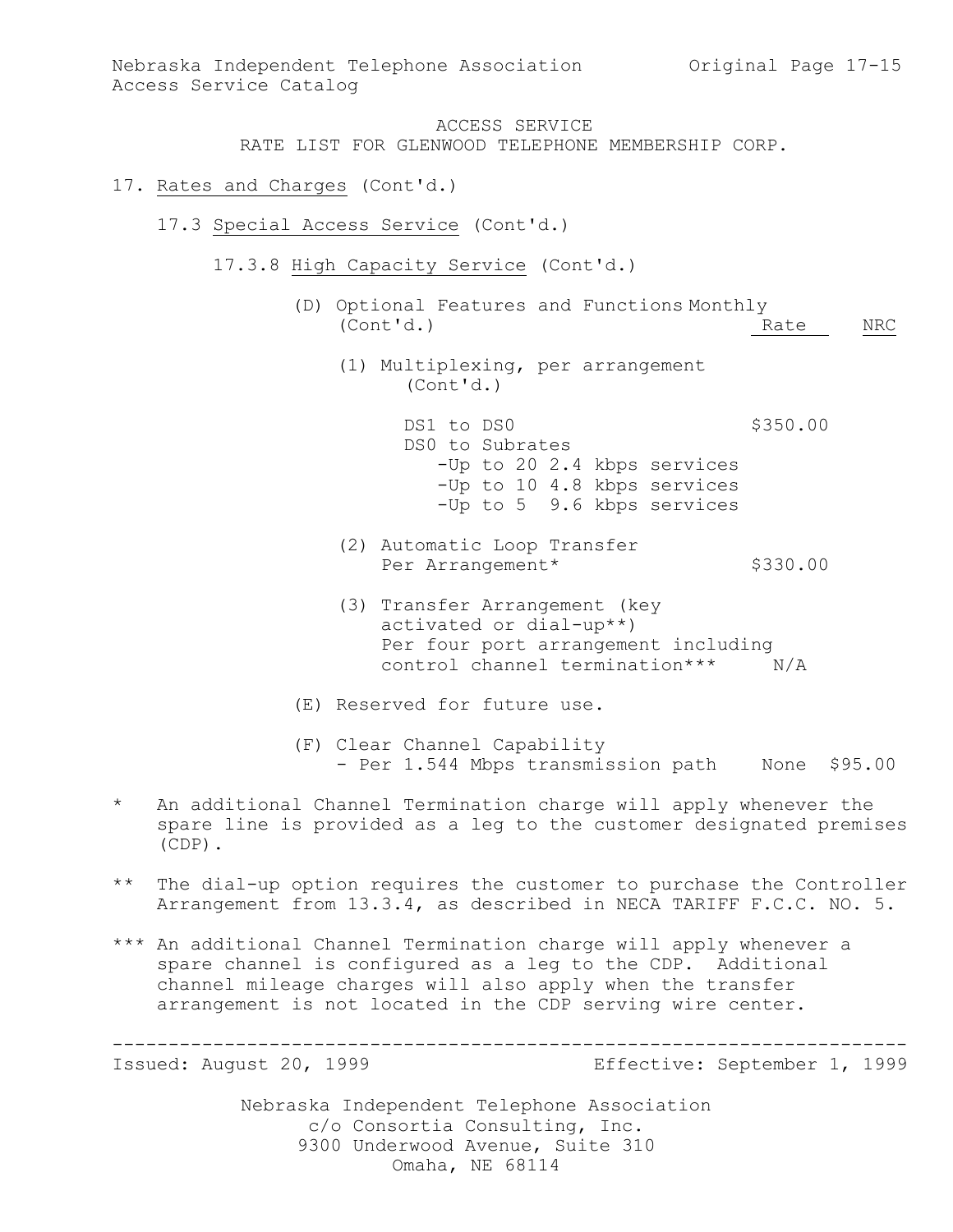Nebraska Independent Telephone Association Original Page 17-16 Access Service Catalog

## ACCESS SERVICE RATE LIST FOR GLENWOOD TELEPHONE MEMBERSHIP CORP.

## 17. Rates and Charges (Cont'd.)

17.3 Special Access Service (Cont'd.)

17.3.9 Individual Case Filings

Reserved for future use.

Issued: August 20, 1999 Effective: September 1, 1999

Nebraska Independent Telephone Association c/o Consortia Consulting, Inc. 9300 Underwood Avenue, Suite 310 Omaha, NE 68114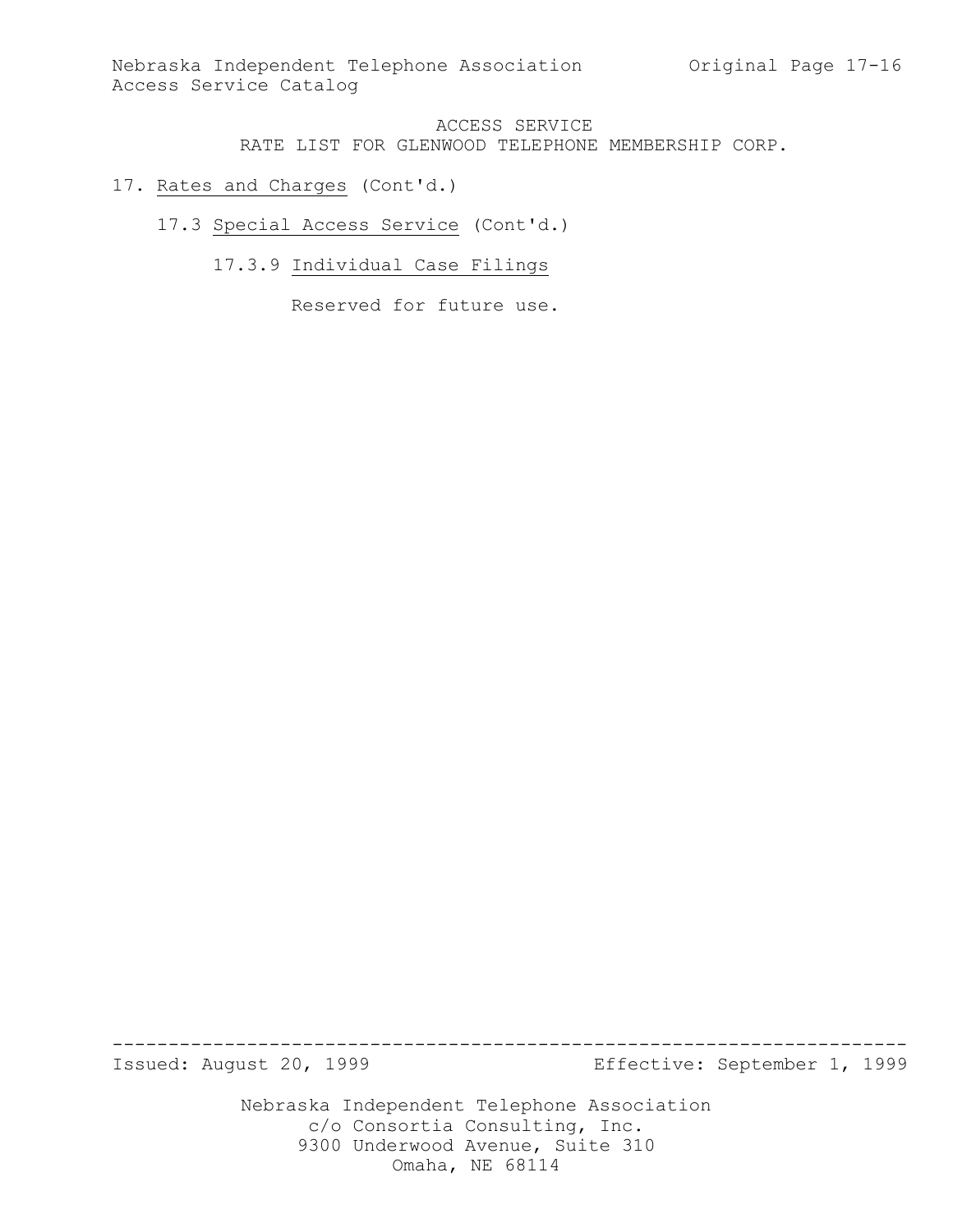#### 17. Rates and Charges (Cont'd.)

- 17.3 Special Access Service (Cont'd.)
	- 17.3.10 Optional Rate Plan Availability

The Term Discount Plan, as described in Section 7.2.8, is available where billing capability exists.

17.3.11 Reserved for future use.

| 17.3.12 | Ethernet Transport Services      | (N) |
|---------|----------------------------------|-----|
|         |                                  |     |
|         | Pricing will be on an Individual |     |
|         | Case Basis (ICB)                 | (N) |

Issued: October 19, 2012 Effective: November 1, 2012

Nebraska Independent Telephone Association c/o Consortia Consulting, Inc. 9300 Underwood Avenue, Suite 310 Omaha, NE 68114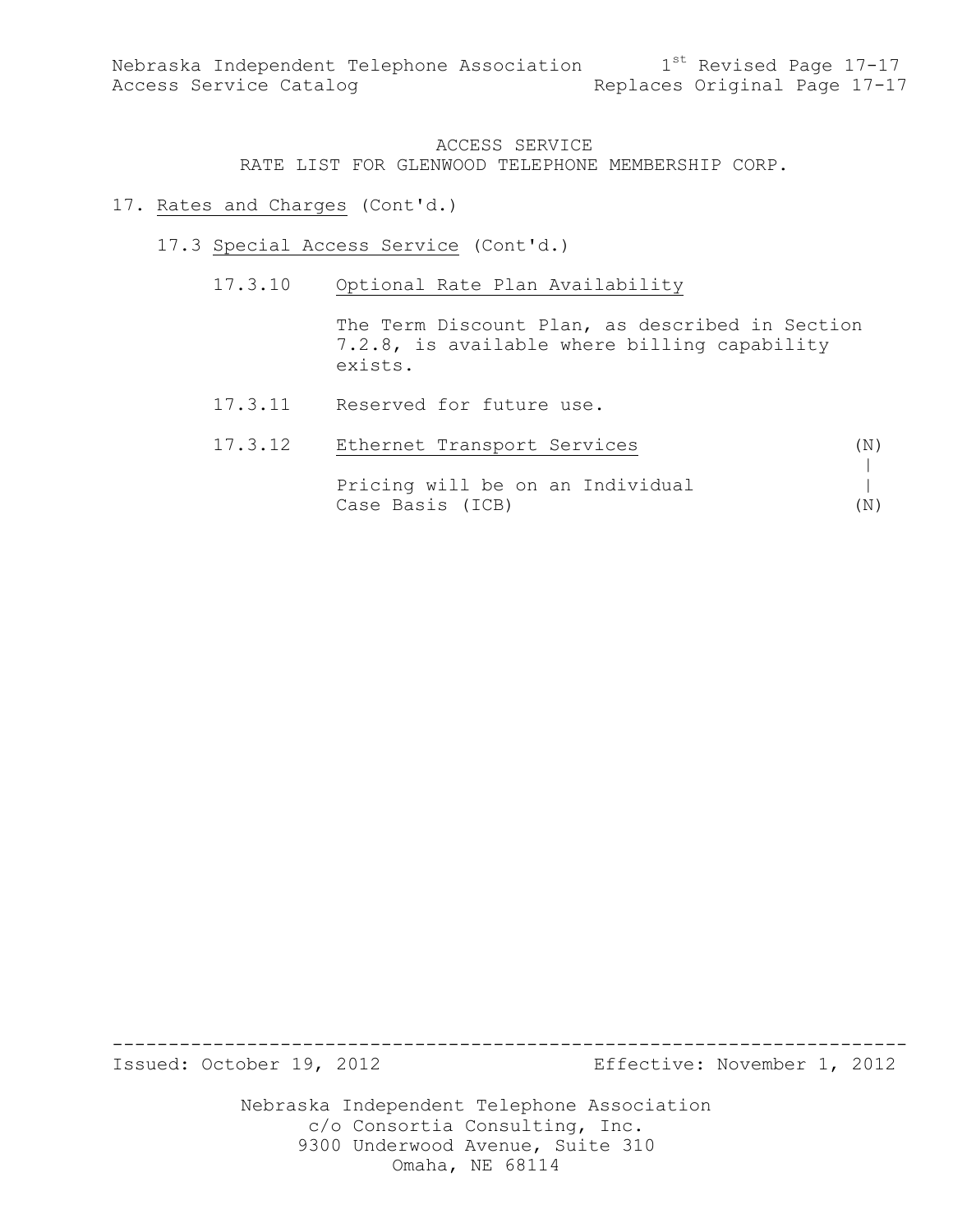Nebraska Independent Telephone Association (Original Page 17-18) Access Service Catalog

## ACCESS SERVICE

RATE LIST FOR GLENWOOD TELEPHONE MEMBERSHIP CORP.

## 17. Rates and Charges (Cont'd.)

- 17.4 Other Services
	- 17.4.1 Access Ordering

Charge (A) Access Order Charge Per Order  $$104.00$ 

(B) Service Date Change Charge

A Service Date Change Charge will apply, on a per order per occurrence basis, for each service date changed. The Access Order Charge as specified in 17.4.1(A) preceding does not apply.

-Service Date Change Charge Per Order  $\frac{1}{2}$  \$ 35.76

(C) Design Change Charge

The Design Change Charge will apply on a per order per occurrence basis, for each order requiring design change.

```
-Design Change Charge
Per Order $ 56.90
```
(D) Miscellaneous Service Order Charge

Per Occurrence \$ 28.62

17.4.2 Additional Engineering

Additional Engineering Periods Fraction Thereof

(A) Basic Time per engineer, normally scheduled working hours \$18.20

-----------------------------------------------------------------------

Issued: August 20, 1999 Effective: September 1, 1999

Each Half Hour Or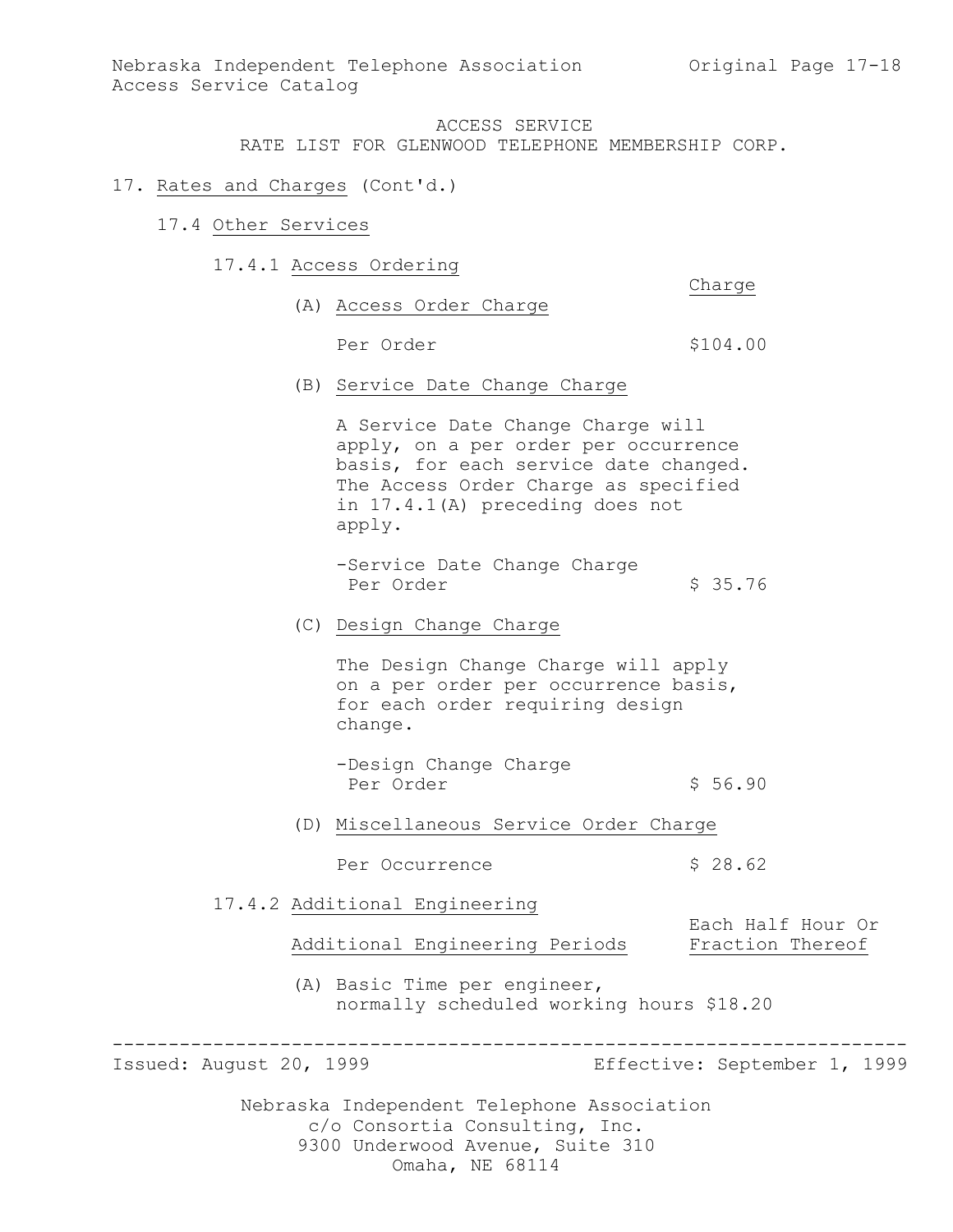Nebraska Independent Telephone Association c/o Consortia Consulting, Inc. Nebraska Independent Telephone Association (Original Page 17-19) Access Service Catalog ACCESS SERVICE RATE LIST FOR GLENWOOD TELEPHONE MEMBERSHIP CORP. 17. Rates and Charges (Cont'd.) 17.4 Other Services (Cont'd.) 17.4.2 Additional Engineering (Cont'd.) Each Half Hour or Additional Engineering Periods Fraction Thereof (Cont'd.) (B) Overtime per engineer, outside of normally scheduled working hours  $$27.30$ (C) Premium Time, outside of scheduled work day, per engineer \$39.82 17.4.3 Additional Labor Additional Labor Periods (A) Installation or Repair - Overtime, outside of normally scheduled working hours on a scheduled workday Per Technician\* \$23.24 - Premium Time, outside of scheduled work day Per Technician\* \$31.34 (B) Stand by - Basic time, normally scheduled working hours Per Technician \$16.20 - Overtime, outside of normally scheduled working hours on a scheduled work day Per Technician\* \$24.30 \* A call out of a Telephone Company employee at a time not consecutive with the employee's scheduled work period is subject to a minimum charge of four hours. ----------------------------------------------------------------------- Issued: August 20, 1999 Effective: September 1, 1999

9300 Underwood Avenue, Suite 310

Omaha, NE 68114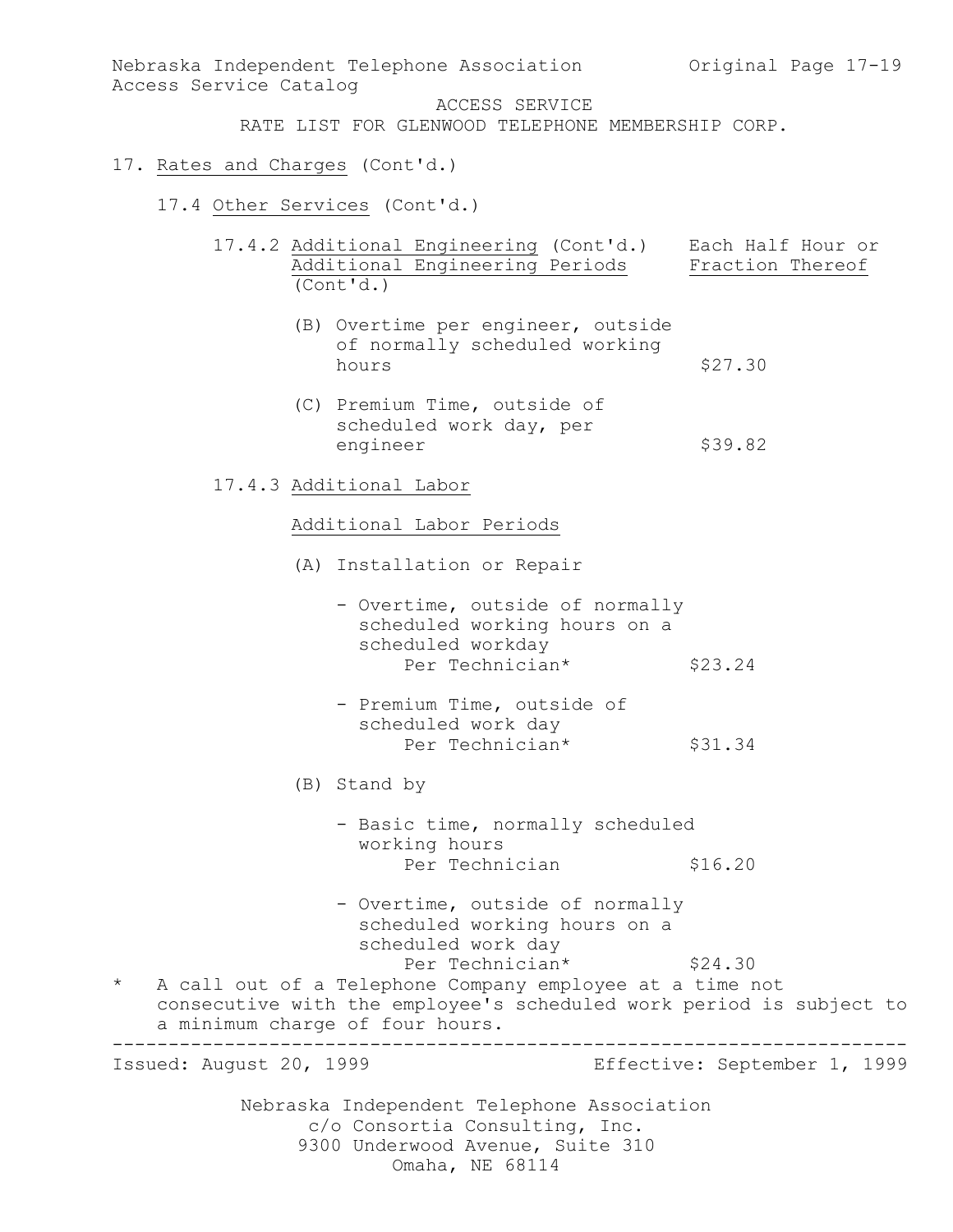Nebraska Independent Telephone Association Original Page 17-20 Access Service Catalog

## ACCESS SERVICE RATE LIST FOR GLENWOOD TELEPHONE MEMBERSHIP CORP.

#### 17. Rates and Charges (Cont'd.)

17.4 Other Services (Cont'd.)

17.4.3 Additional Labor (Cont'd.)

Each Half Hour Or Additional Labor Periods (Cont'd.) Fraction Thereof

(B) Stand by (Cont'd.)

- Premium Time, outside of scheduled work day Per Technician\* \$32.41

|          |                                                                                                                                                                    | Each Half Hour or<br>Fraction Thereof    | Central                             |
|----------|--------------------------------------------------------------------------------------------------------------------------------------------------------------------|------------------------------------------|-------------------------------------|
|          |                                                                                                                                                                    | Installation<br>and Repair<br>Technician | Office<br>Main-<br>tenance<br>Tech. |
|          | (C) Testing and Maintenance with<br>other Telephone Companies, or<br>Other Labor                                                                                   |                                          |                                     |
|          | - Basic Time per technician,<br>normally scheduled working<br>hours                                                                                                | \$16.20                                  | \$16.31                             |
|          | - Overtime per technician<br>outside of normally<br>scheduled working hours on<br>a work day*                                                                      | \$24.30                                  | \$24.47                             |
|          | - Premium Time per technician,<br>outside of scheduled work<br>$day*$                                                                                              | \$32.41                                  | \$32.62                             |
| $^\star$ | A call out of a Telephone Company employee at a time not<br>consecutive with the employee's scheduled work period is subject to<br>a minimum charge of four hours. |                                          |                                     |

Nebraska Independent Telephone Association ----------------------------------------------------------------------- Issued: August 20, 1999 Effective: September 1, 1999

c/o Consortia Consulting, Inc. 9300 Underwood Avenue, Suite 310

Omaha, NE 68114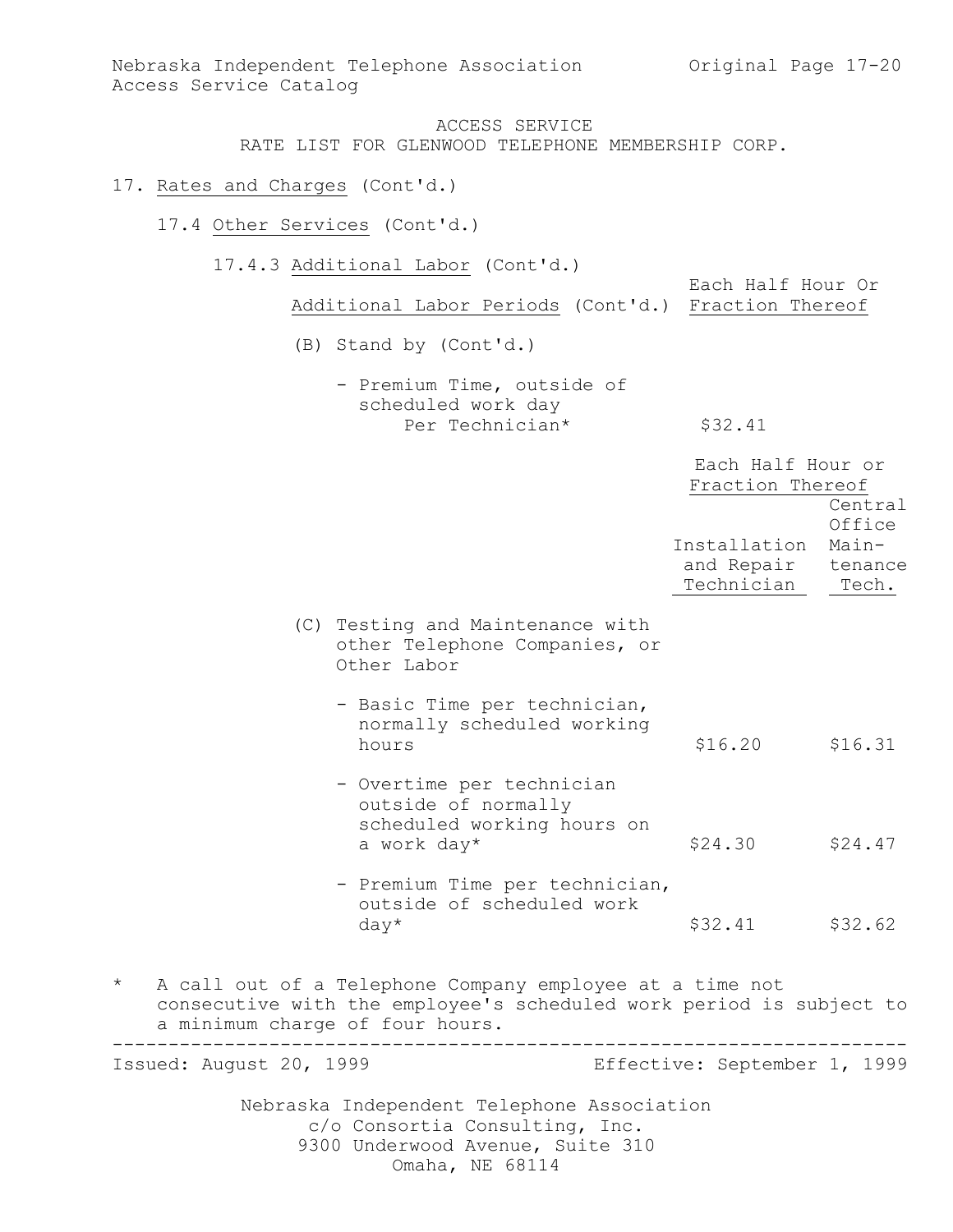- 17. Rates and Charges (Cont'd.)
	- 17.4 Other Services (Cont'd.)
		- 17.4.4 Miscellaneous Services

(A) Additional Cooperative Acceptance Testing-Switched Access Each Half Hour Or Testing Periods Fraction Thereof Basic Time, Overtime\* and Premium Time\* See the rates for Additional

Labor as set forth in 17.4.3(C) preceding.

(B) Additional Automatic Testing - Switched Access

| Additional Tests To First | Per Test Per      |
|---------------------------|-------------------|
| Point of Switching        | Transmission Path |
|                           |                   |

Gain-Slope Tests \$3.07 C-Notched Noise Tests \$3.07  $1004$  Hz  $Loss**$  \$3.07 C-Message Noise\*\* \$3.07 Balance (return loss) \*\* \$3.07

- \* A call out of a Telephone Company employee at a time not consecutive with the employee's scheduled work period is subject to a minimum charge of four hours.
- \*\* The 1004 Hz, C-Message Noise and Balance tests are non-chargeable routine tests; however, they may be requested on an as needed or more than routine scheduled basis, in which cases the charges herein apply. See NECA TARIFF F.C.C. NO. 5, 13.3.1(A)(2). -----------------------------------------------------------------------

Issued: August 20, 1999 Effective: September 1, 1999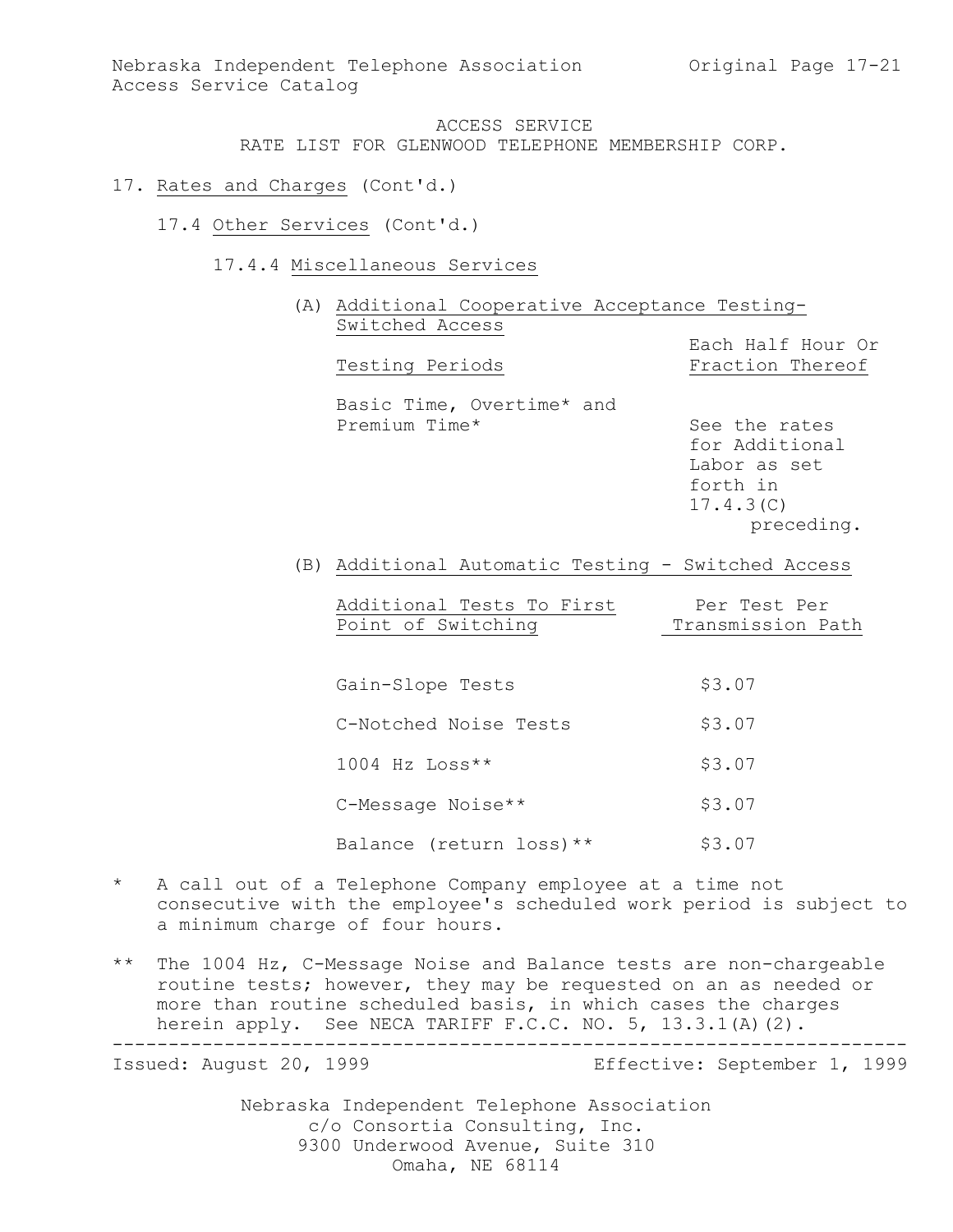Nebraska Independent Telephone Association (Original Page 17-22) Access Service Catalog ACCESS SERVICE RATE LIST FOR GLENWOOD TELEPHONE MEMBERSHIP CORP. 17. Rates and Charges (Cont'd.) 17.4 Other Services (Cont'd.) 17.4.4 Miscellaneous Services (Cont'd.) (C) Additional Manual Testing - Switched Access Additional Tests To First Point of Switching Each Half Hour Or Fraction Thereof Gain-Slope, C-Notched Noise See the rates and any other agreed to for Additional tests Labor, as set Per Technician forth in 17.4.3(C) preceding. (D) Additional Cooperative Acceptance Testing - Special Access Each Half Hour Or Testing Periods **Fraction** Thereof Basic Time, Overtime\* See the rates and Premium Time\* for Additional Labor as set forth in 17.4.3(C) preceding. (E) Additional Manual Testing - Special Access Each Half Hour Or Testing Periods **Fraction** Thereof Basic Time, Overtime\* See the rates and Premium Time\* for Additional Labor as set forth in 17.4.3(C) preceding. \* A call out of a Telephone Company employee at a time not consecutive with the employee's scheduled work period is subject to a minimum charge of four hours. ----------------------------------------------------------------------- Issued: August 20, 1999 Effective: September 1, 1999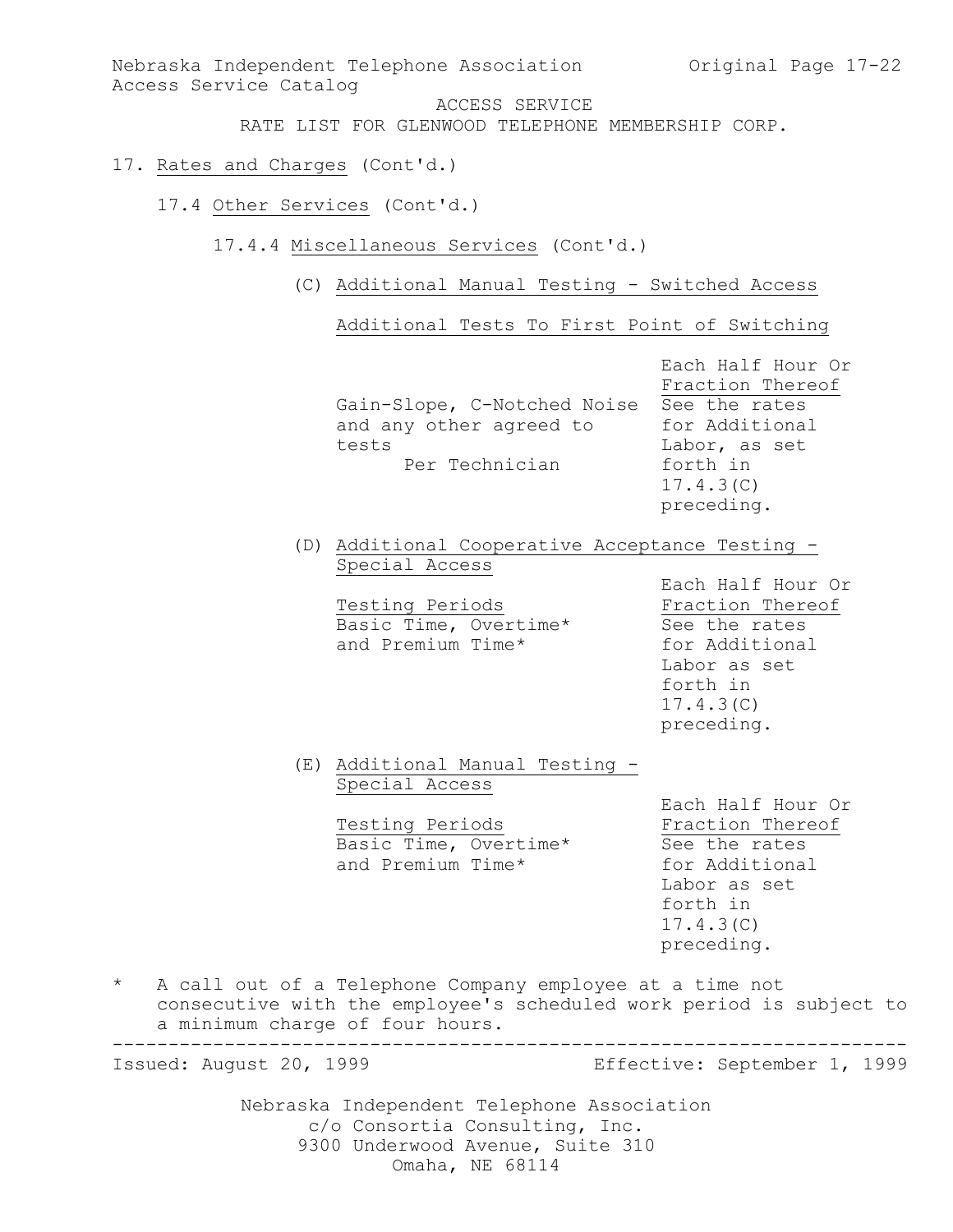Nebraska Independent Telephone Association (Original Page 17-23) Access Service Catalog

### ACCESS SERVICE RATE LIST FOR GLENWOOD TELEPHONE MEMBERSHIP CORP.

- 17. Rates and Charges (Cont'd.)
	- 17.4 Other Services (Cont'd.)
		- 17.4.4 Miscellaneous Services (Cont'd.)

(F) Maintenance of Service

|     | Maintenance of<br>Service Periods          | Each Half Hour<br>Or Fraction<br>Thereof                                               |
|-----|--------------------------------------------|----------------------------------------------------------------------------------------|
|     | Basic Time, Overtime*<br>and Premium Time* | See the rates<br>for Additional<br>Labor as set<br>forth in<br>17.4.3(C)<br>preceding. |
| (G) | Reserved for future use.                   |                                                                                        |

(H) Reserved for future use.

(I) Reserved for future use.

\* A call out of a Telephone Company employee at a time not consecutive with the employee's scheduled work period is subject to a minimum charge of four hours.

Issued: August 20, 1999 Effective: September 1, 1999

Nebraska Independent Telephone Association c/o Consortia Consulting, Inc. 9300 Underwood Avenue, Suite 310 Omaha, NE 68114